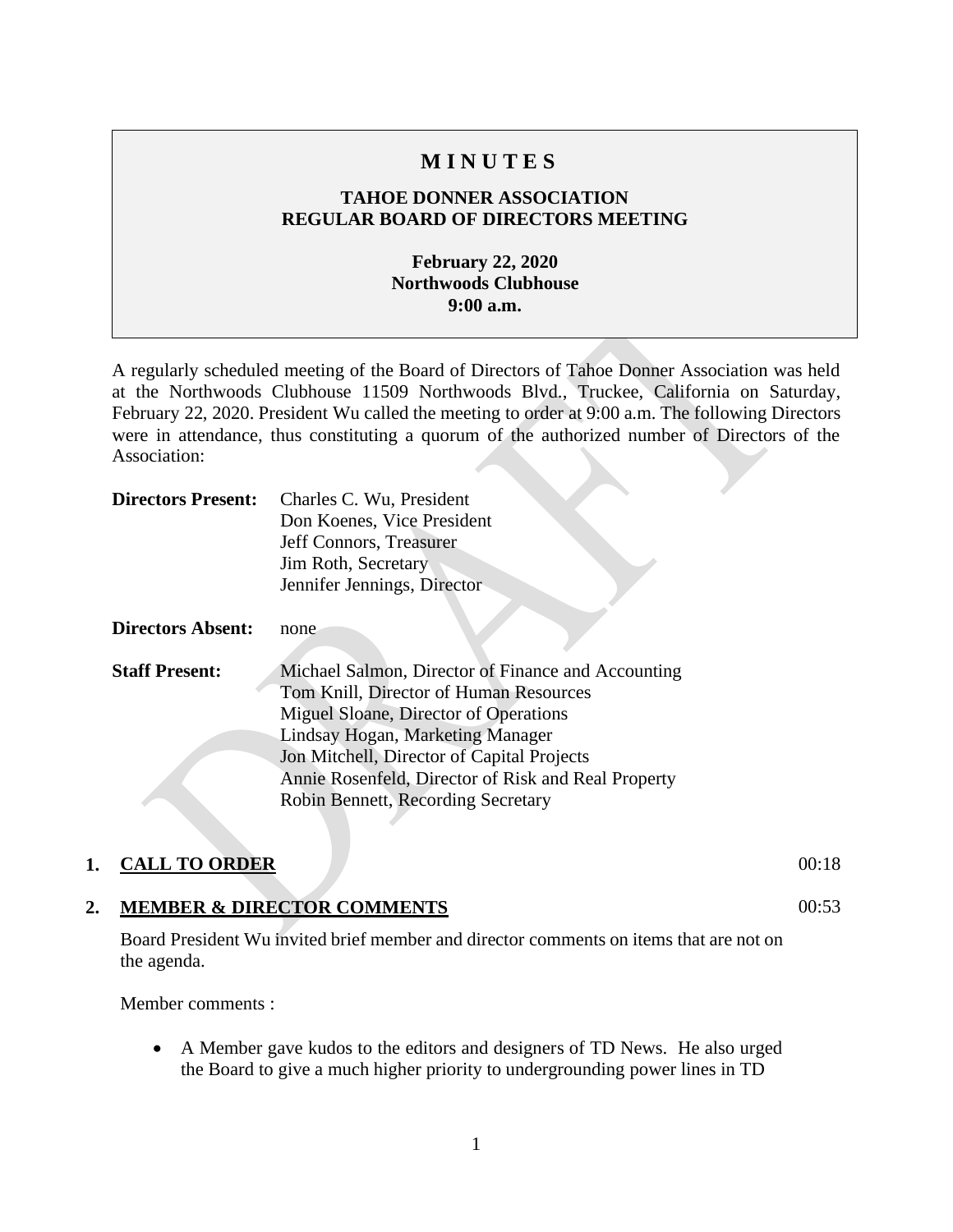Director comments were made regarding:

- Director Roth congratulated the TD staff for their excellent work and attitude, especially at the downhill ski area
- Director Jennings commented that the cross country center staff has also been doing an excellent job. She also read the following statement from TD's counsel:

*We have been asked by certain members to comment and respond to a Moonshine Ink article published on February 13, 2020 on Robb's departure, as well as on internal complaints involving bullying or harassment. Personnel issues involve fundamental privacy rights of our employees, and the policy of the Board remains, on the advice of counsel, to honor those rights by limiting any comments on personnel matters. We can confirm that the TDA takes seriously all complaints involving bullying and harassment, as well as protecting complainants from retaliation. With regard to the Moonshine Ink article, the complaints referenced were fully investigated by independent professionals. Beyond that, the Board is limited in what it can disclose or discuss regarding personnel issues. To the extent that any interested party interprets the Board's sensitivity to public discussions about personnel matters as a cover up or a lack of transparency, they would be mistaken.*

• Director Connors commented on politics at Tahoe Donner

Members may submit additional comments by email to the Board of Directors at [board@tahoedonner.com.](mailto:board@tahoedonner.com) (Members are recognized to comment on agenda items as they occur).

**3. ACTION: CONSENT CALENDAR**

(Board of Directors)

Items listed under the Consent Calendar are considered to be routine and were acted on as follows:

- January 31, 2020 Meeting Minutes
- Executive Session Report o January 31, 2020
- 2020/2021 Spring/Winter Ski Pass Rates for Downhill and Cross Country
- Covenants Committee Recommendation New Member Michael Paparian
- Elections Decision Paper for Accountancy Firm
- 5501 Report
- Disaster Response and Recovery Act (FEMA) Support Letter

Director Roth recommended removal of the draft Jan. 31 meeting minutes. There was a consensus that they would be brought back at the next Board meeting for consideration.

 $08:52$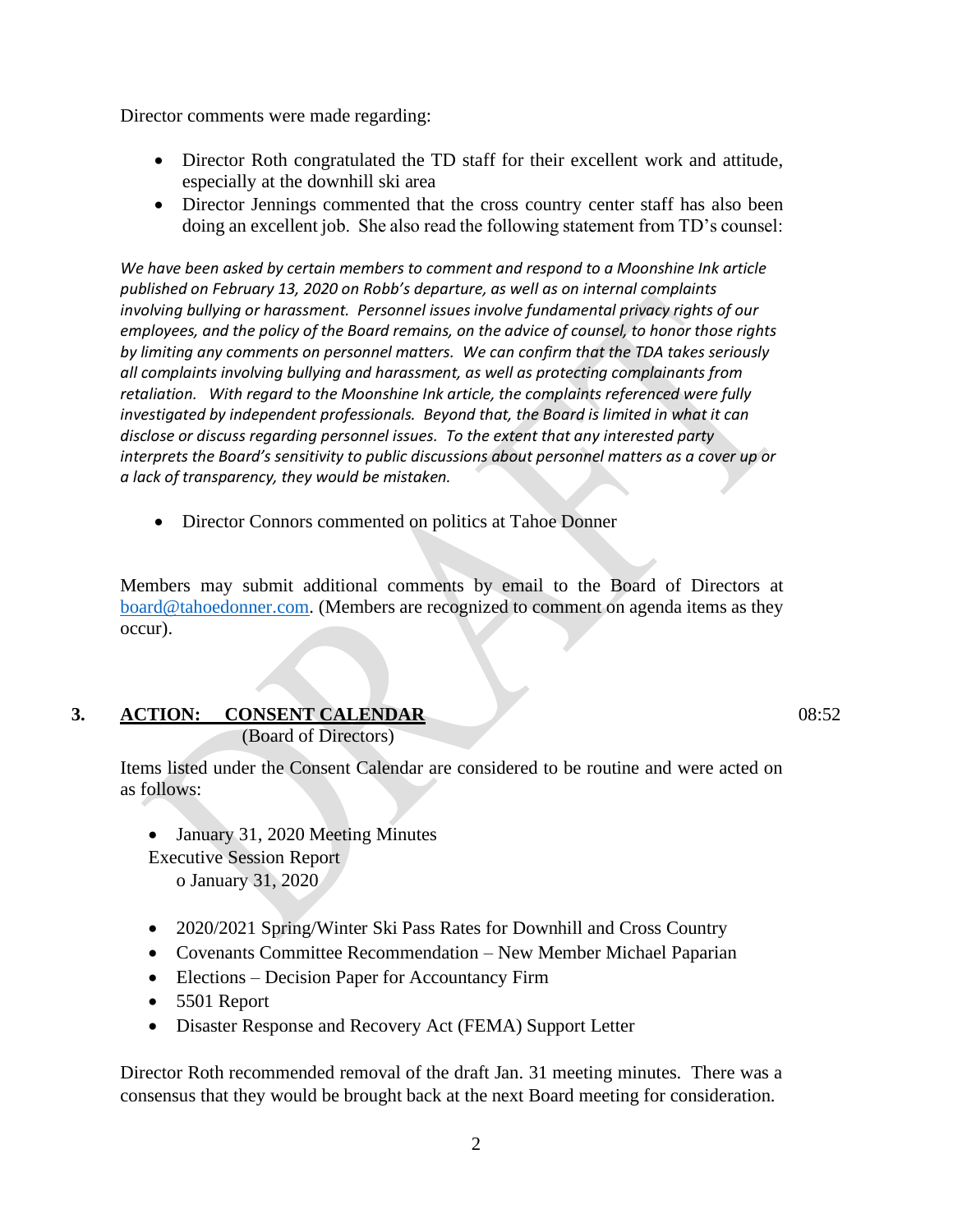The following Consent Calendar items were voted upon individually:

After discussion, Director Wu moved to approve the spring pass rates only seconded by Director Koenes motion passed  $5 - 0$ 

Director Wu moved to approve the recommendation of Michael Paparian seconded by Director Jennings Motion Passed:  $5 - 0$ 

After discussion, Director Jennings moved to approve the remainder of the consent calendar seconded by Director Koenes Motion passed:  $5 - 0$ 

Director Koenes asked for a consensus that the Board's position on the Disaster Response and Recovery Act be promoted in TD News. There was a consensus to do so.

## **4. COMMITTEE / TASK FORCE REPORTS**

(Committee/Task Force Chairs)

The Board of Directors reviewed the Committee / Task Force written minutes and reports as a routine monthly procedure.

**5. Action: Proposed New Accessory Dwelling Unit and Junior Accessory Unit Rules**  (Annie Rosenfeld, Director of Risk Management and Real Property) 26:50

The Board of Directors had received written member comments on the proposed rules. Some member comments were also received at the meeting.

After discussion, Director Wu moved to approve rule sections 1-4 and 6 (all except number 5) seconded by Director Koenes. Motion Passed: 4 – 1 Director Roth No

Director Roth moved to approve section 5 modifying the the first sentence by deleting the reference to the primary dwelling and deleting the third sentence. The motion was seconded by Director Wu. Motion Passed:  $5 - 0$ 

Director Koenes moved to approve the rules as modified effective today seconded by Director Wu. Motion Passed: 5 - 0

**6. Action: Proposed 2020 Architectural Standards Fee Schedule**  (Rod Whitten, Chair of the Architectural Standards Committee) 1:29:24

The Board of Directors had previously received written comments on the proposed fee schedule. The Board received verbal comments at the meeting on the proposed fee schedule

 $26:30$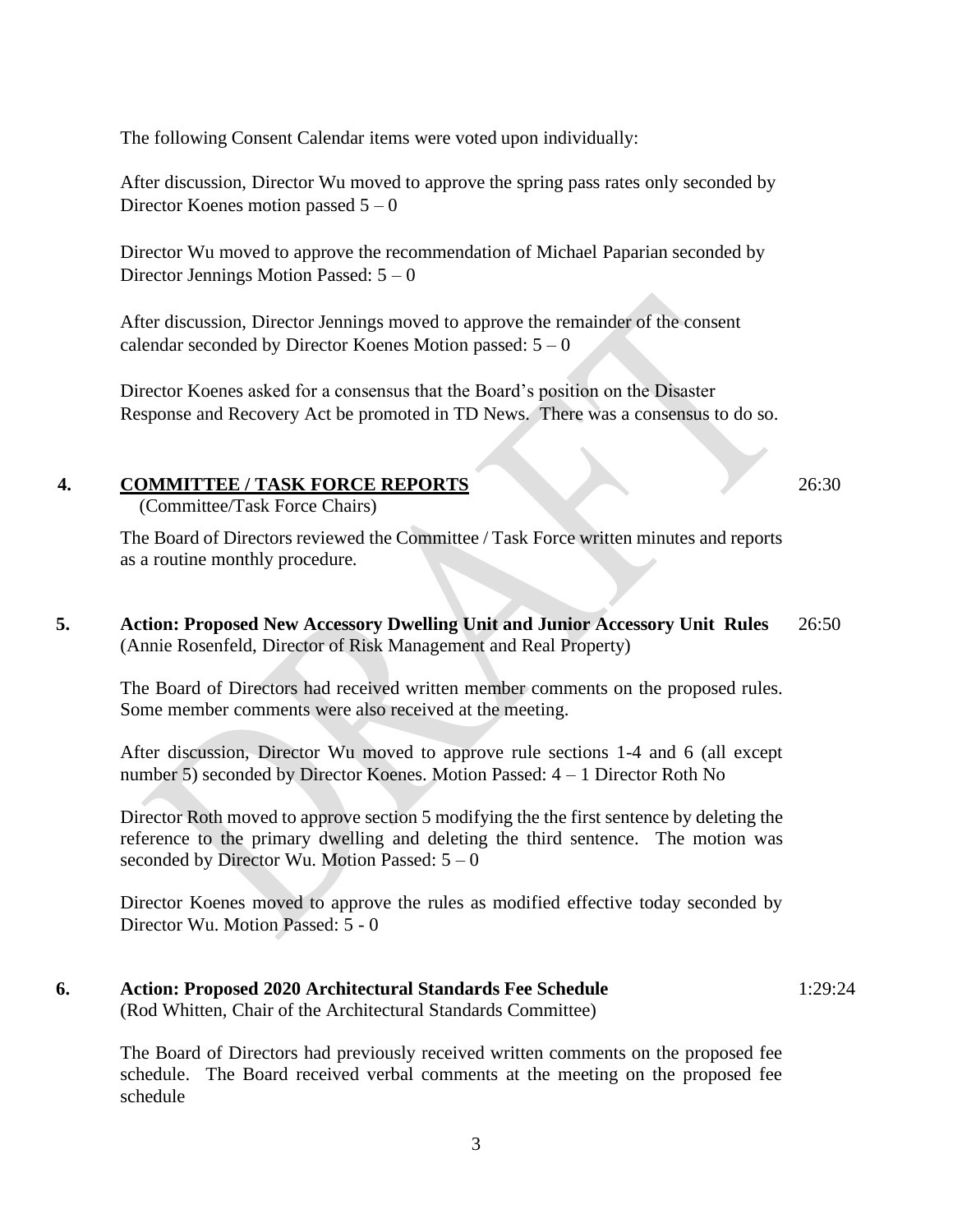Director Wu, with a second from Director Connors, moved to approve the proposed schedule as modified by the recommendations of the architectural standards task force. Motion failed 3-2 Directors Jennings, Roth and Koenes No

Director Koenes moved to approve the adoption of the increase in fees proposed except that there be no changes to the minor projects revision fee without neighbor notification seconded by Director Wu. Motion Passed: 3 – 2 Director Jennings and Director Roth No

**7. Action: Houses in Violation of Association Minimum Standards** (Rod Whitten, Architectural Standards Committee Chair)

2:38:20

Tabled to next month.

#### **8. BREAK taken at 11:25 a.m.**

#### **The Board of Directors reconvened at 11:40 a.m.**

**9. Action: Covenants Enforcement Procedures 45-Day Notice** (Fred Zapponi, Covenants Committee Chair)

This item was removed from the agenda on February 14, 2020.

#### **10. Action: Working Lunch**

(Charles Wu, Board President)

The Board of Directors discussed changing the board meetings to consist of a working lunch instead of a thirty minute scheduled lunch break.

After discussion, the meetings will remain status quo and lunch will be adjusted as needed.

The Board adjourned to lunch at 11:45

#### **11. LUNCH**

All members are invited to join the Board of Directors for lunch. The Board Meeting will resume promptly at 12:15 p.m. to Agenda item 12.

 $2:39:20$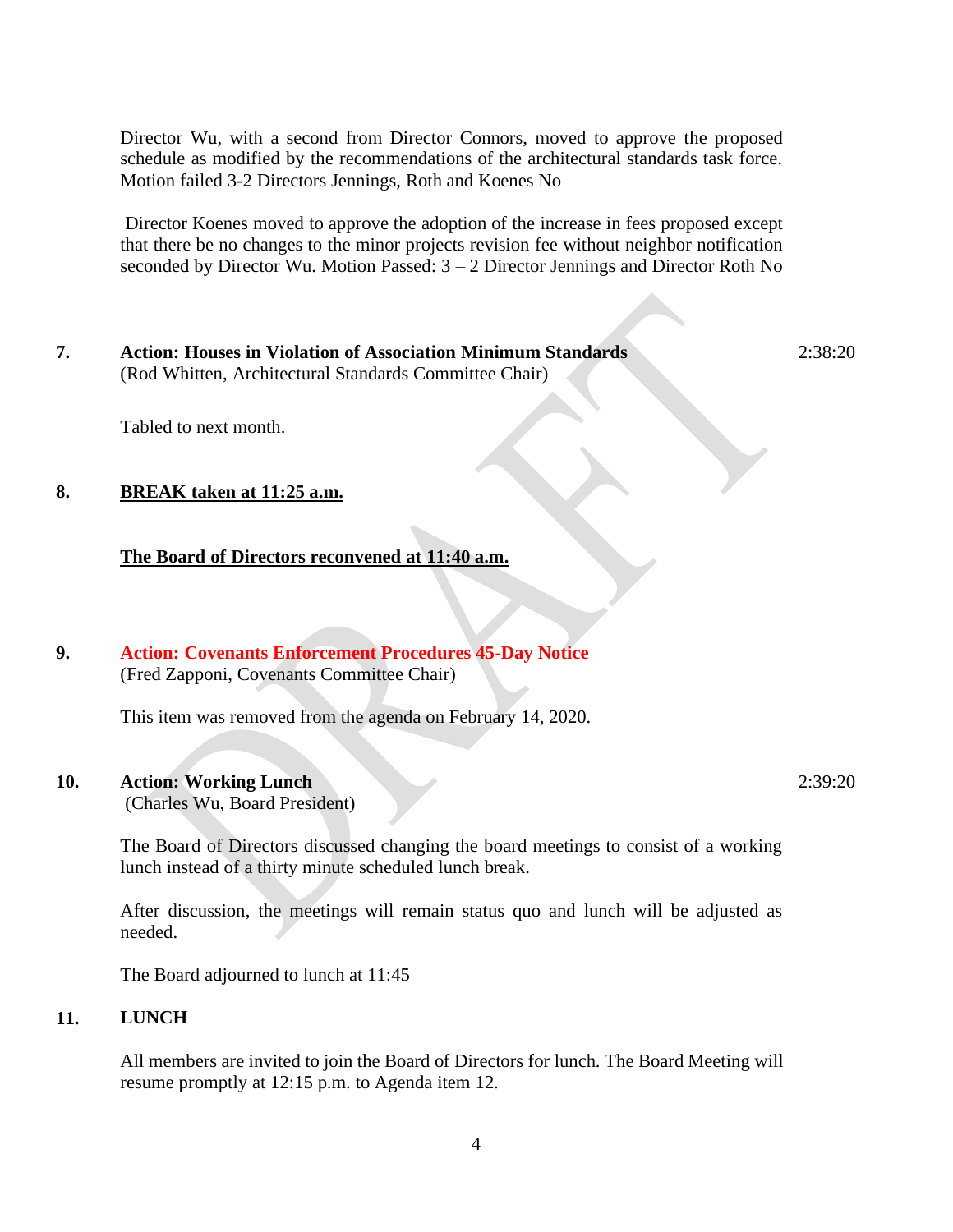|            | (Jon Mitchell, Director of Capital Projects)                                                                                                                                                              |                        |
|------------|-----------------------------------------------------------------------------------------------------------------------------------------------------------------------------------------------------------|------------------------|
|            | The Board of Directors received an update on modifications to the 2020 capital plan. In<br>addition, the Board of Directors were briefed on the Trout Creek Expansion project<br>reconcilation summary.   |                        |
|            | The Board also discussed the current 5 year capital plan and DHS sizing methodologies.                                                                                                                    |                        |
|            | After discussion, Director Wu moved to approve moving forward on the project and<br>coming back to the board at the May board meeting with an update seconded by<br>Director Koenes. Motion Passed: $5-0$ |                        |
| 13.        | <b>Action: Information Technology and Aspenware Decision</b><br>(Miah Cottrell, Director of Information Technology)                                                                                       | 5:41:20                |
|            | The Board was briefed on the draft IT strategic plan and the Aspenware Software.                                                                                                                          |                        |
|            | After discussion, Director Koenes moved to direct staff to persue a new proposal and<br>bring forth the proposal within one week to the Board seconded by Director Roth.<br>Motion Passed: 5 - 0          |                        |
| 14.        | <b>Action: Management Consultation Report</b><br>(Mike Shellito, Shellito Training and Consulting)                                                                                                        | 4:23:50                |
|            | The Board of Directors received a presentation by Mike Shellito.                                                                                                                                          |                        |
|            | Break taken at 2:20 p.m.                                                                                                                                                                                  |                        |
|            | Reconvened at 2:30 p.m.                                                                                                                                                                                   |                        |
| 15.        | <b>Action: Committee Charters</b><br>(Board of Directors)                                                                                                                                                 | N/A                    |
|            | The Board of Directors tabled this item to March 2.                                                                                                                                                       |                        |
| <b>16.</b> | <b>Action: 2020 Committee Goals</b><br>(Committee Chair)                                                                                                                                                  | N/A                    |
|            | The Board of Directors tabled this item to March 2.                                                                                                                                                       |                        |
| 17.        | Action: Pending Suspension of Membership Rights and Authorization to Record<br>Lien<br>(Annie Rosenfield, Director of Risk Management and Real Property)                                                  | <b>Not</b><br>Recorded |
|            | 5                                                                                                                                                                                                         |                        |

The board meeting reconvened at 12: 23

**12. Action: Capital Projects Budget Update – Trout Creek/Downhill Ski Project**

3:19:50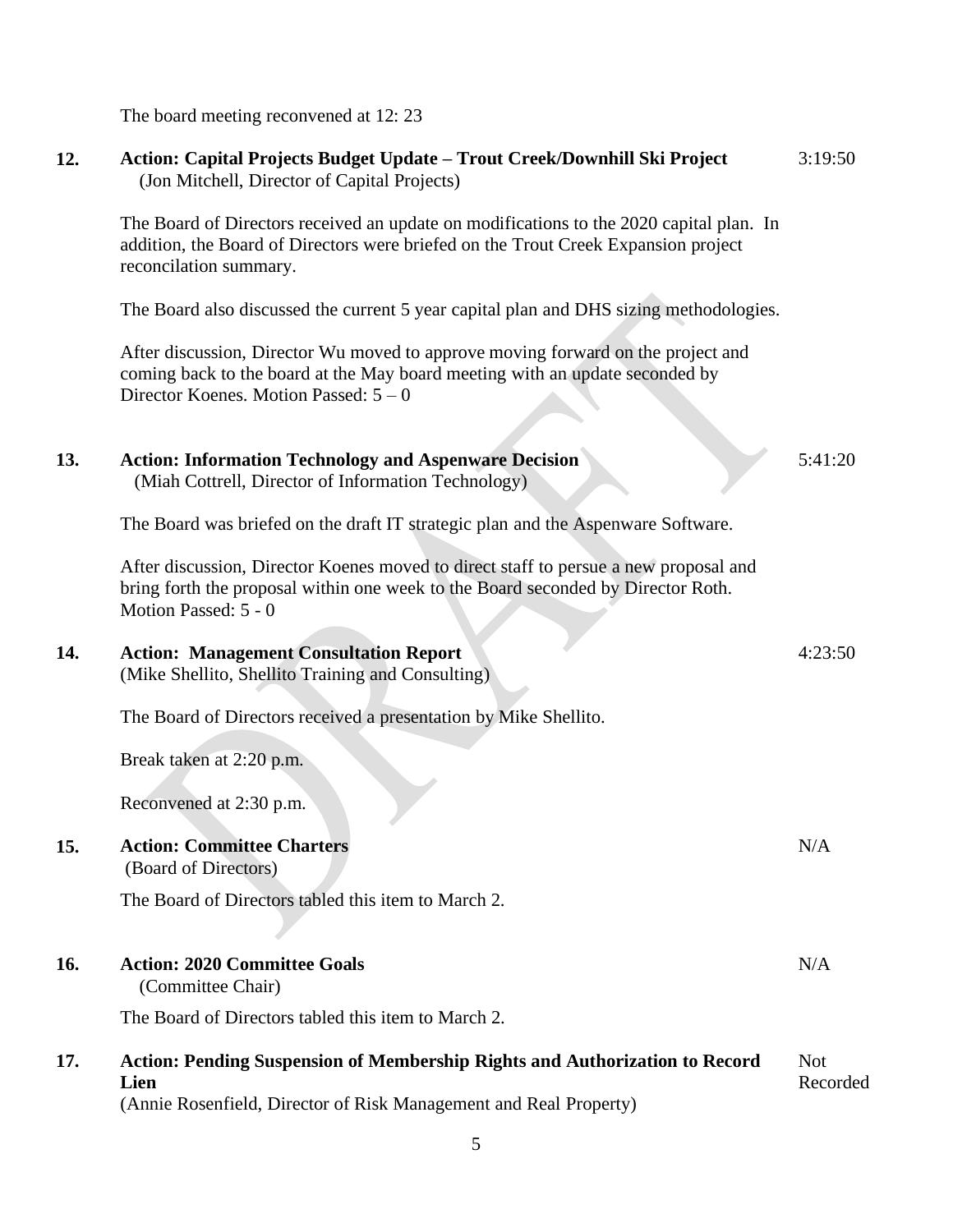The Board of Directors reviewed the resolution and were asked by staff to authorize the recording of liens against the properties of members who have failed to bring their assessment accounts current, which will result in the suspension of their membership rights.

APN- 45-330-11

After discussion, Director Jennings moved to approve the resolution and authorized recording the lien on APN-45-330-11 seconded by Director Wu Motion Passed:  $5 - 0$ 

#### **18. EXECUTIVE SESSION (closed to members)**

The Board adjourned to executive session at 3:17 p.m.

At 4:30 p.m. the board reconvened to open session to discuss item 17.

The Board adjourned back into executive session at 4:32 p.m. **19. ADJOURNMENT**

There was board consensus to adjourn the meeting at 5:15 p.m.

Submitted by:

Jim Roth, Board of Directors Secretary

 $\overline{\phantom{a}}$ 

#### **SECRETARY'S CERTIFICATE**

I, Jim Roth, Secretary of Tahoe Donner Association, do hereby certify that the foregoing is a true and correct copy of the minutes of the Tahoe Donner Association Board of Directors regular meeting held on February 22, 2020 as approved by the Board members in attendance and constituting a quorum at a duty convened subsequent meeting of the Board.

Not Recorded